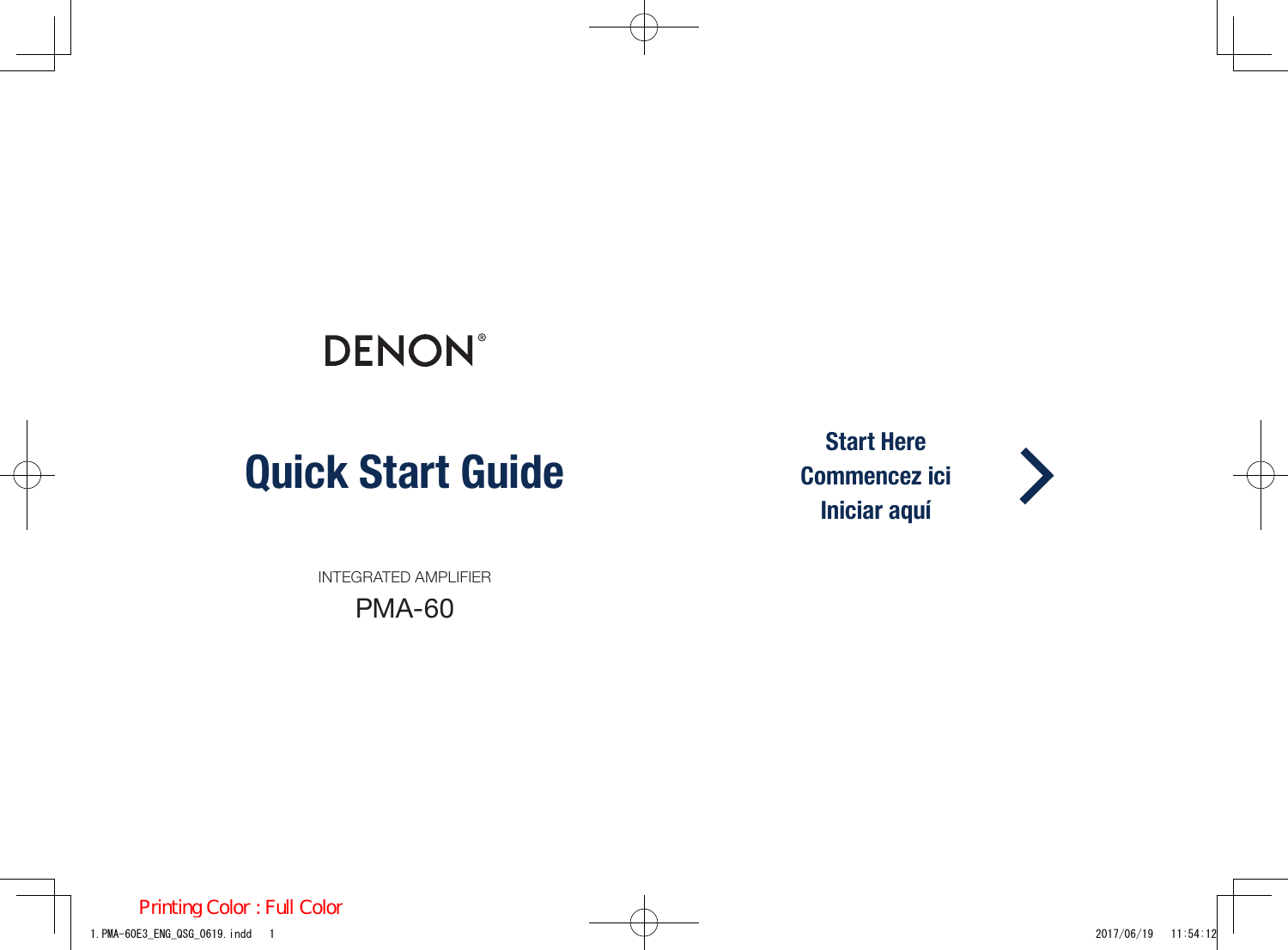# Before you begin

### What's in the box



### Required for setup



Speaker systems



Speaker cables

### **Optional**





PC or Mac

Bluetooth device

• For more information, visit www.denon.com • Refer to the Online Manual for other functions information and operation procedure details. manuals.denon.com/PMA60/NA/EN/

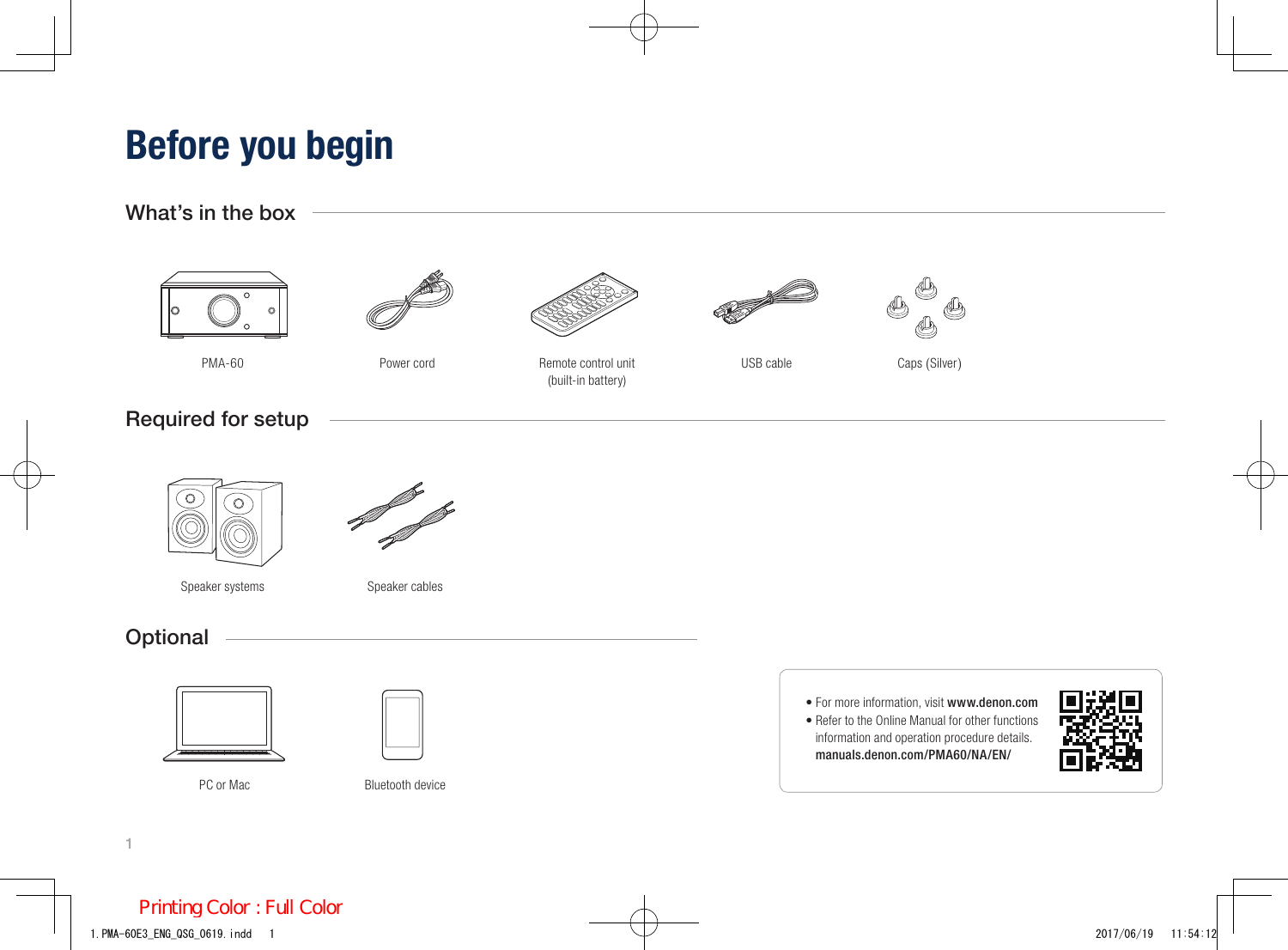## 1. Orientation

### Horizontal

The feet are initially attached to the unit for horizontal installation.









Please keep the removed caps in a place where you will no lose it.

#### Reinstall the feet

Screw the feet into the new bottom holes.



After attaching the feet, adjust the height of the feet as necessary so that the set is stable when installed.







Vertical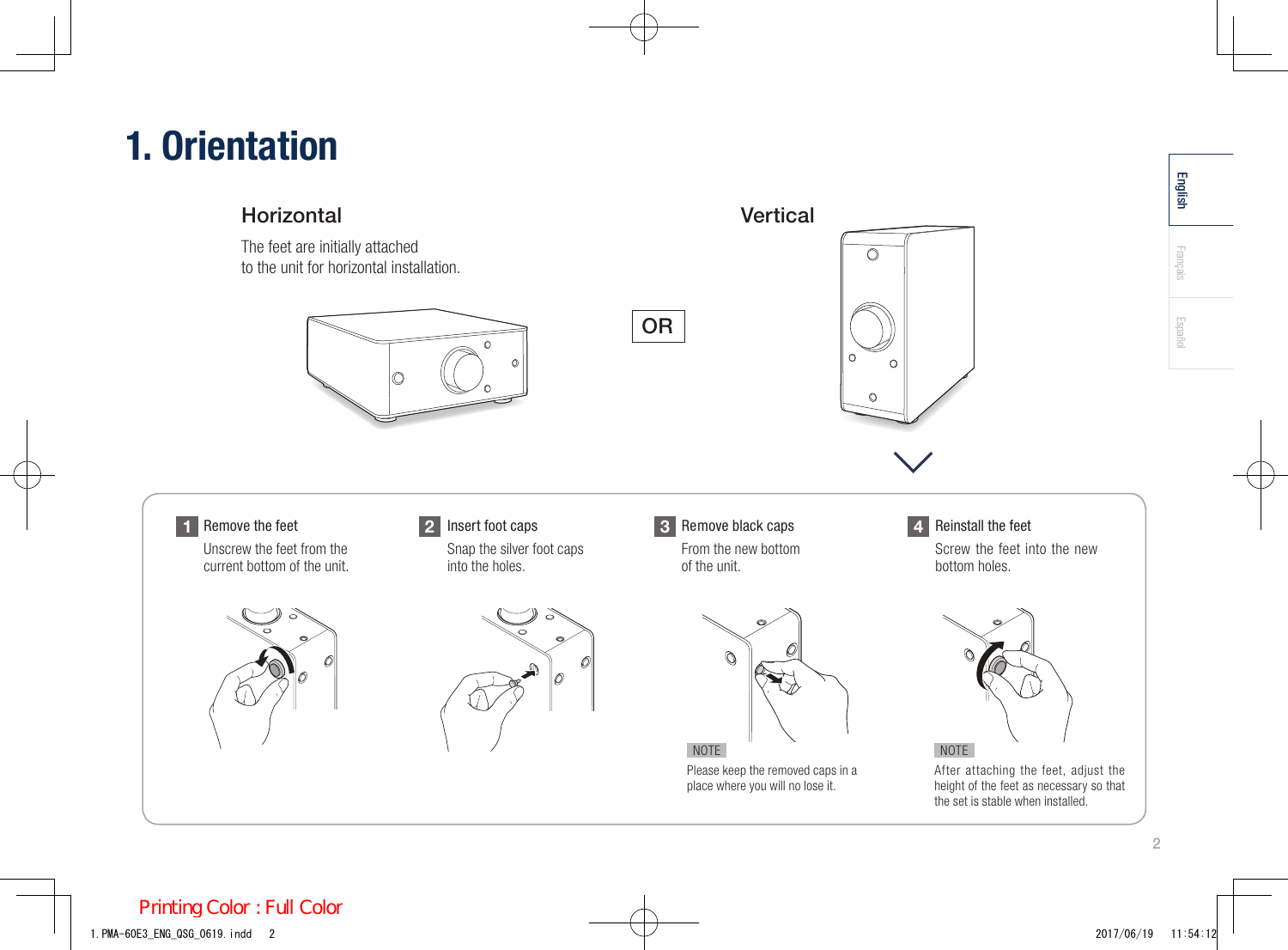## 2. Connection

1 Connect PMA-60 to the left and right speakers.

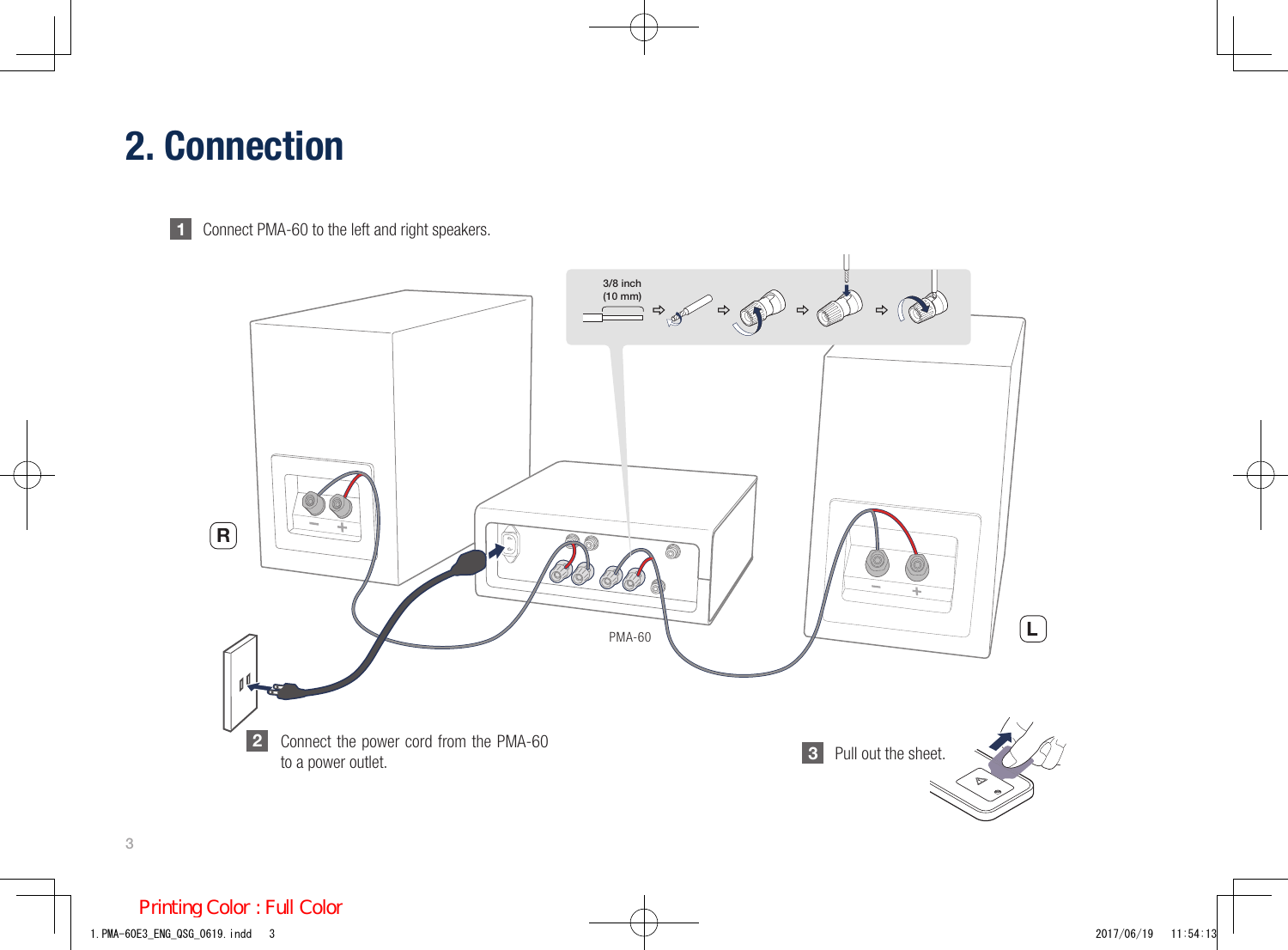# 3. Installing the Windows driver software

Windows OS System requirements Windows7, Windows8.1 or Windows10

1 Download the dedicated driver from the **3** "Download" section of the PMA-60 page of the Denon website (http://www.denon.com/pages/ home.aspx) onto your PC.

2 Unzip the downloaded file, and double-click the exe file.



- Select the language to use for the installation.  $\bullet$
- 2 Click "OK".





#### Basic trouble shooting

- The driver software cannot be installed correctly if your PC is connected to the unit by a USB cable.
- If the unit and your computer are connected by a USB cable and the computer is switched on before installation, disconnect the USB and restart the computer.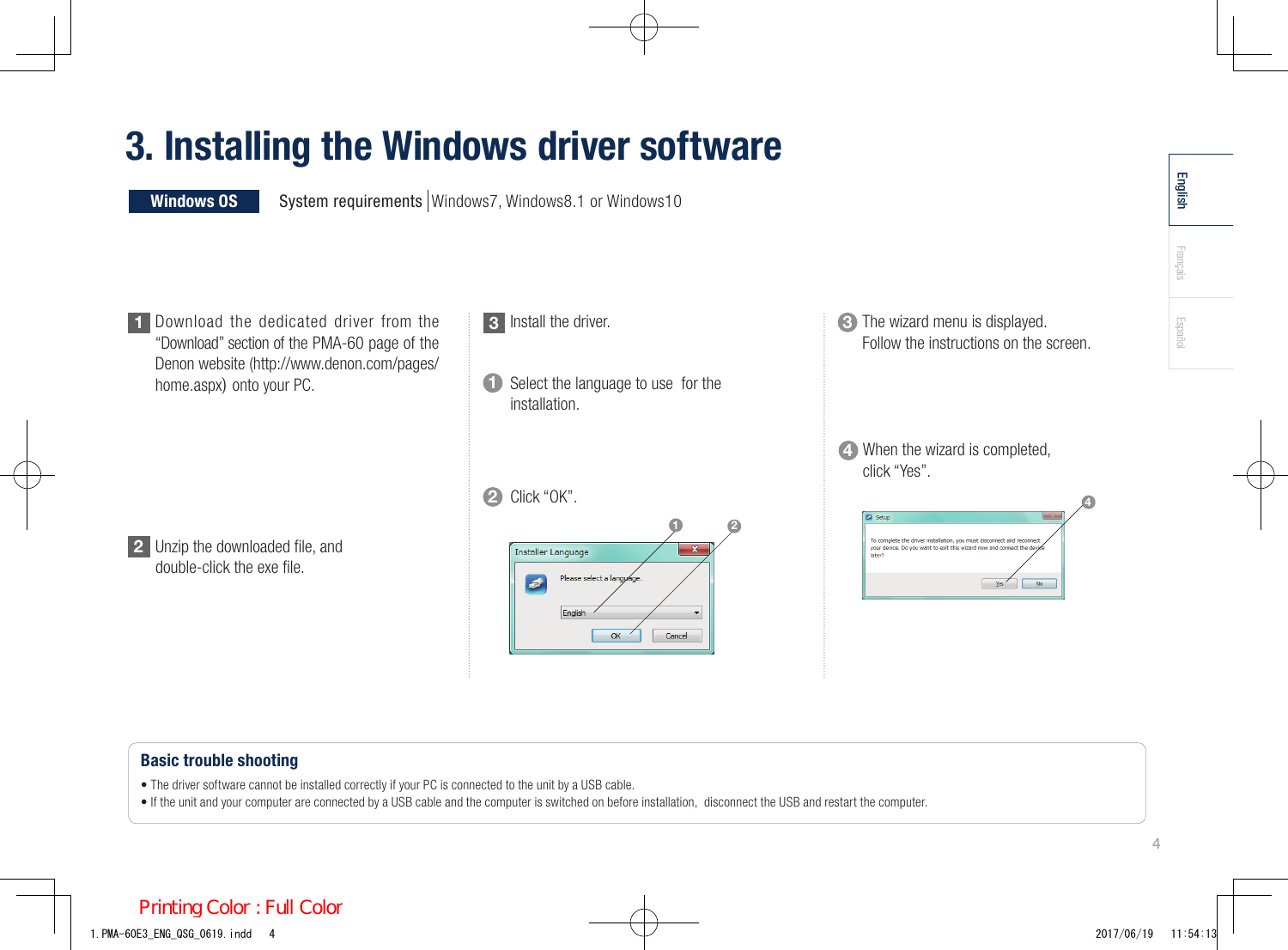# 4. Connect to PC or Mac

1 Connect the PMA-60 to your PC or Mac 2 Power on. using the included USB cable.





Power on.  $\begin{array}{|c|c|c|c|c|}\n\hline\n\textbf{3} & \textbf{Pless} \bigoplus \textbf{to change the input} \end{array}$ source to "USB-DAC".

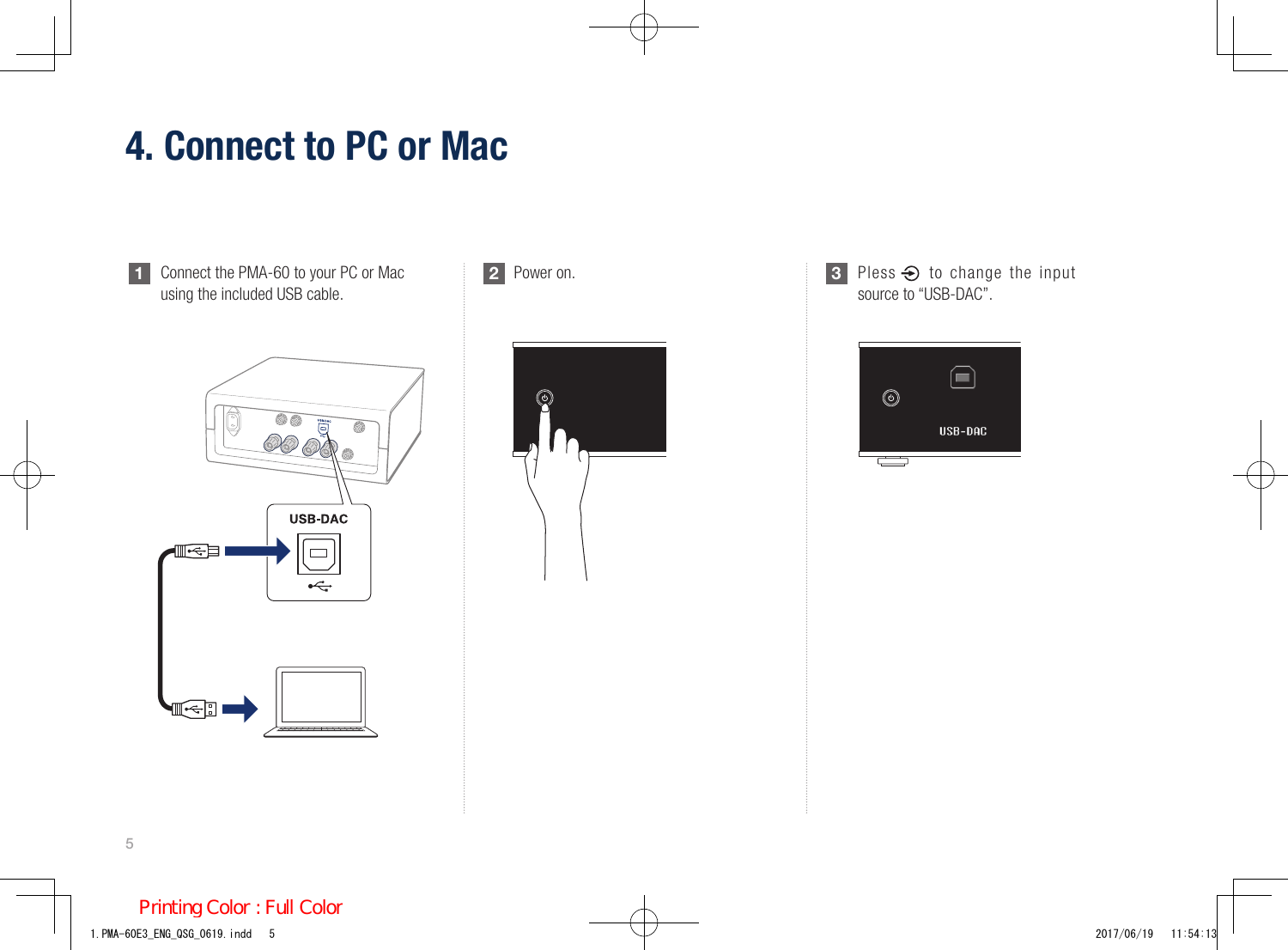4 On your PC or Mac, select the PMA-60 as the current output device.

#### Windows OS

- Click the "Start" button and click "Control Panel" on the PC. 1
	- The control panel setting list is displayed.

Click the "Sound" icon.  $\boldsymbol{\varphi}$ 

- The sound menu window is displayed.
- Make sure under "Playback" tab the "PMA-60" 3 is set as "Default Device" indicated by the checkmark.
	- When there is a checkmark for a different device, click "PMA-60" and "Set Default".
- 4 Select "PMA-60" and click "Properties".
	- The Digital Audio Interface Properties window is displayed.



5 Click the "Advanced" tab.

6 Select the sampling rate and bit rate to be applied to the D/A converter. • It is recommended that "24 bit, 192000 Hz (Studio Quality)" or "32 bit, 192000 Hz (Studio Quality)" is selected.

#### 7 Click "Apply".

8 Click "Test".

• Check that audio is heard from the speakers connected to the "PMA-60".

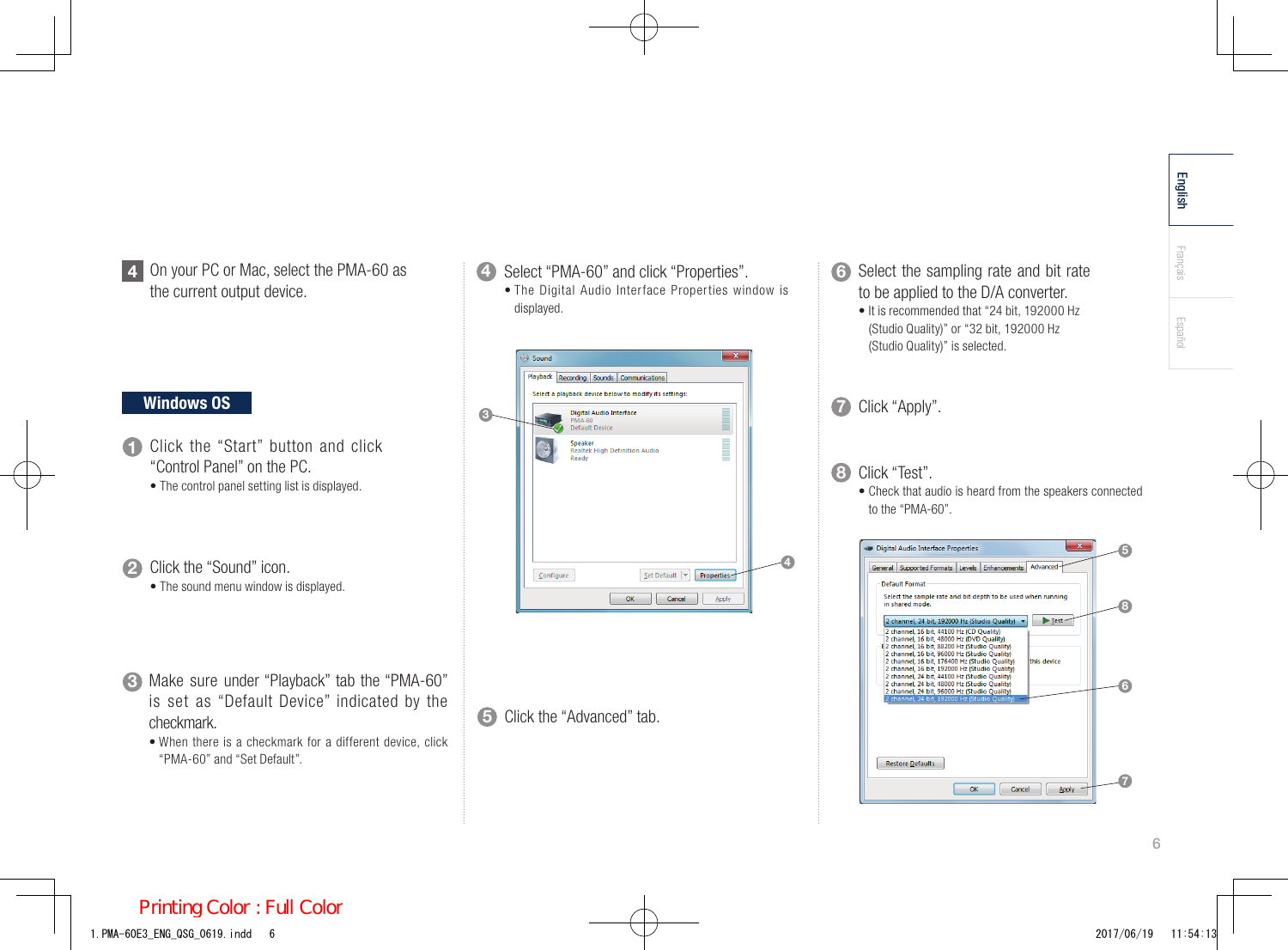- **The From the Finder, select the Utilities menu item** from the Go menu.
	- The utility list is displayed.
- 2 Double-click "Audio MIDI Setup".
	- The "Audio Devices" window is displayed.
- 1 From the Finder, select the Utilities menu item  $\bullet$  Check that "Use this device for sound output" is checked in "PMA-60".
	- If a different device is checked, select and "Secondary click" on "PMA-60", and then select "Use this device for sound output".



- Select the "PMA-60" format.
	- It is normally recommended to set the format to "384000.0 Hz" and "2ch-32 bit Interger".



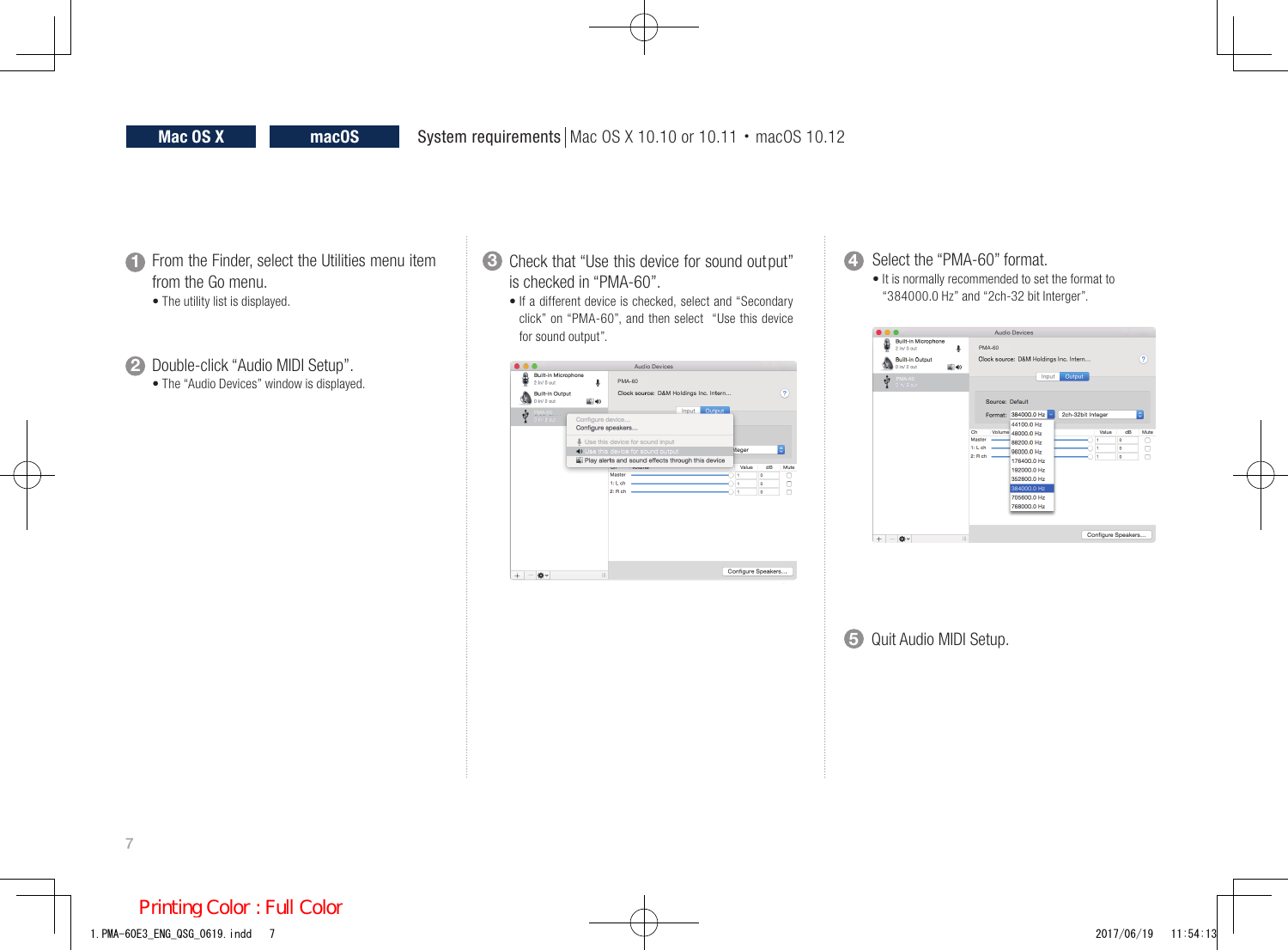# 5. How to play music

#### Playing music from PC/Mac





- Use your favorite music applications on your PC/Mac to play audio through the PMA-60.
- For high resolution audio playback you will need to obtain an advanced audio software such as a JRiver Media Center or Audirvana.



The sampling frequency of the music file is displayed.



Additional settings to output audio to the PMA-60 may have NOTE to be selected in your advanced audio player application. Please refer to the user's manual for your application.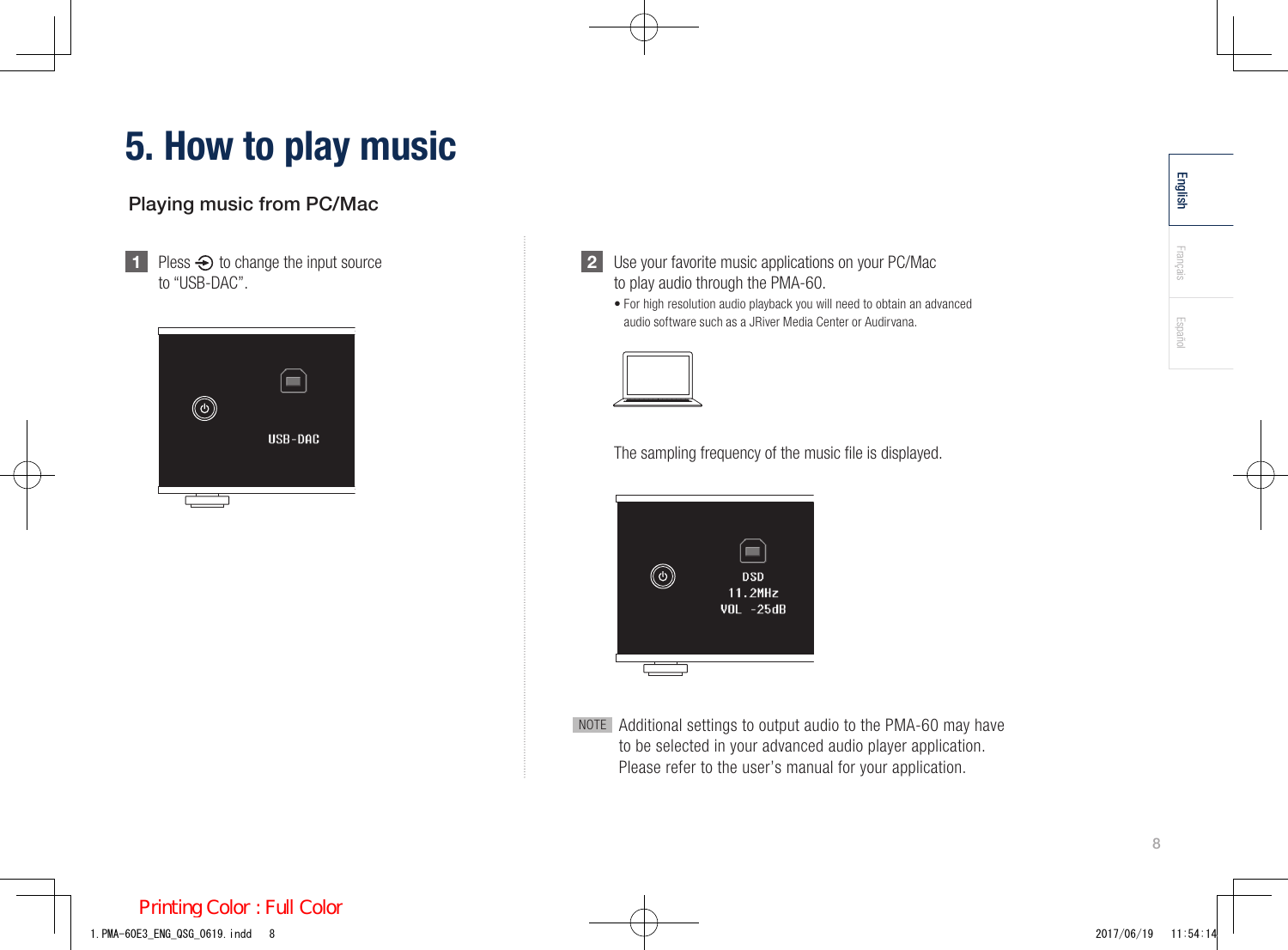#### Playing music using Bluetooth



Press <sup>o</sup> for 3 seconds or longer. ・"Paring" will appear on the display of PMA-60.





Activate Bluetooth on your mobile device. 2



- Select "Denon PMA-60" from the Bluetooth device list on your mobile device. 3
	- ・ At the end of the pairing, the device name appears on the display of this unit.





Play music using any app on your device.





Pair and connect your NFC capable device by gently touching it on the NFC logo.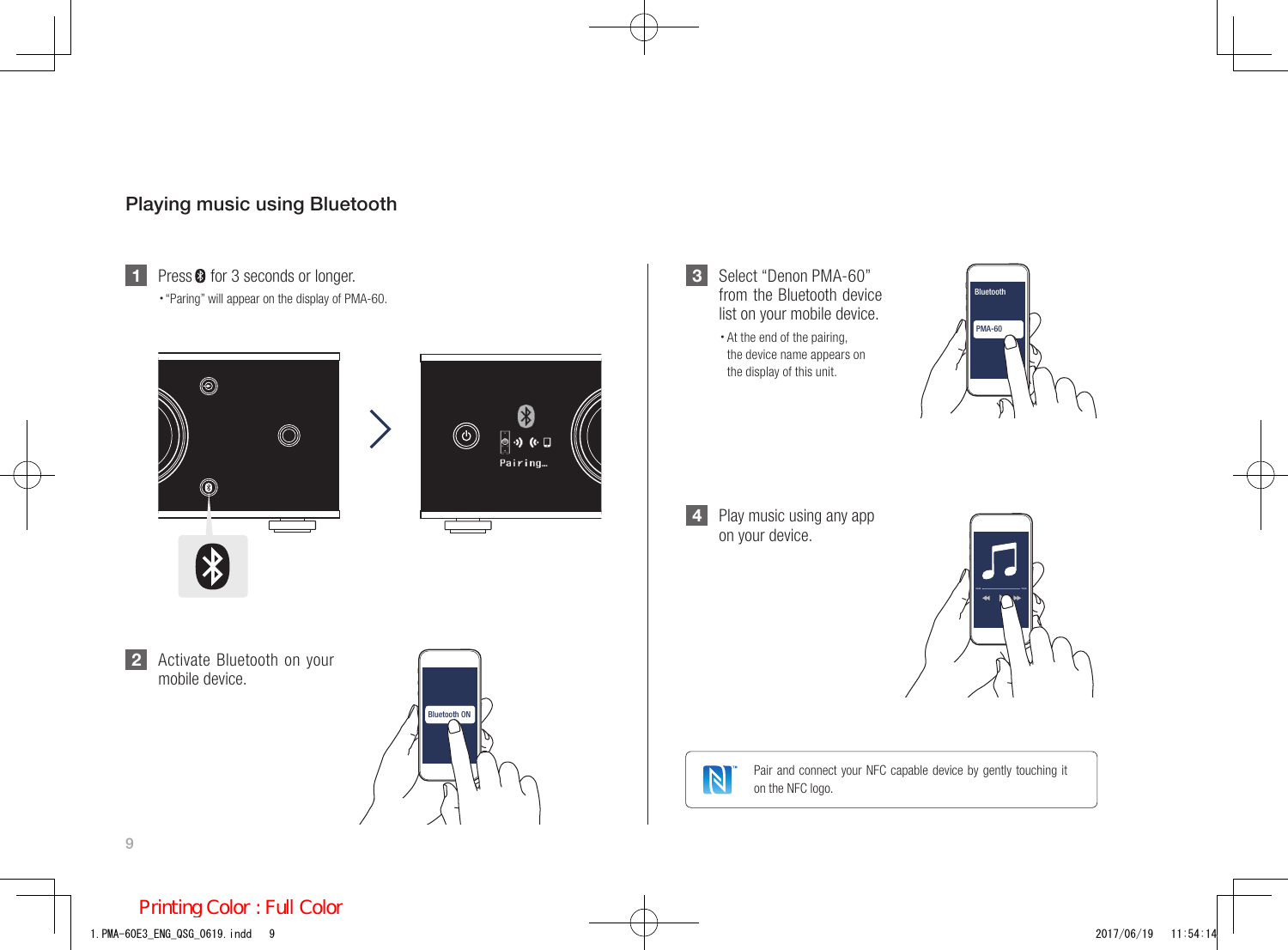$\left| \right\rangle$